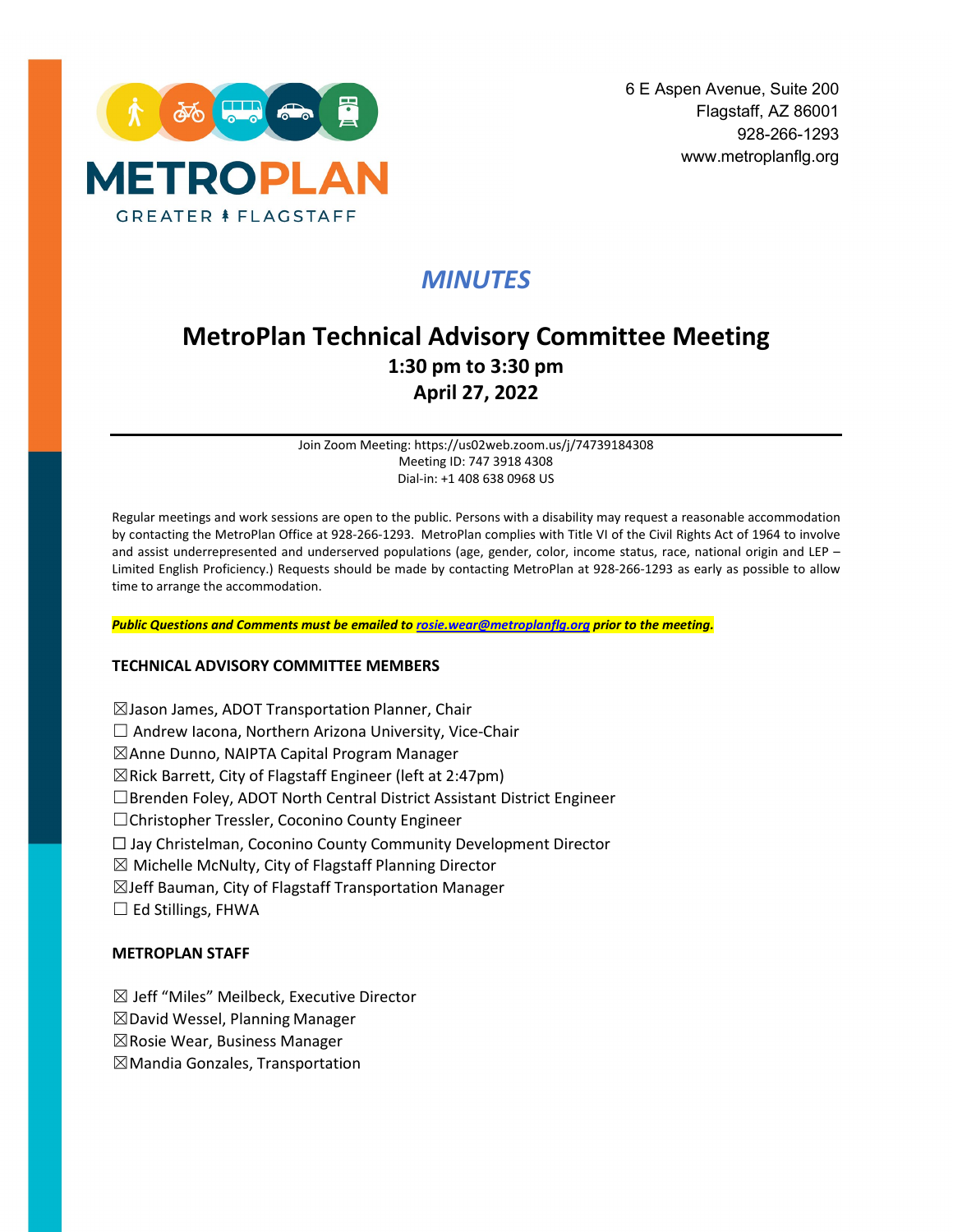

OTHERS IN ATTENDANCE: Myrna Bondoc (ADOT), Michele James, Kevin Adam (RTAC) joined the meeting at 1:42pm

## **I. PRELIMINARY GENERAL BUSINESS**

#### A. **CALL TO ORDER**

Chair Jason James called the meeting to order at 1:33 pm.

#### B. **ROLL CALL –** See above.

## C. **PUBLIC COMMENT**

*(At this time, any member of the public may address the Committee on any subject within their jurisdiction that is not scheduled before the Committee on that day. Due to Open Meeting Laws, the Committee cannot discuss or act on items presented during this portion of the agenda. To address the Committee on an item that is on the*  agenda, please wait for the Chair to call for Public Comment at the time the item is *heard.)*

No public comments received.

#### D. **APPROVAL OF MINUTES**

• Minutes of Regular Meeting: February 23, 2022

Motion: TAC Member Anne Dunno made a motion to approve the February 23, 2022 meeting minutes. TAC Member Michelle McNulty seconded the motion. The motion was passed unanimously. 5– 0

#### **II. CONSENT AGENDA**

*(Items on the consent agenda are routine in nature and/or have already been budgeted or discussed by the Technical Advisory Committee.)*

There were no consent items on the agenda.

#### **III. GENERAL BUSINESS**

A. **Federal and State Funding Update** 

MetroPlan Staff: Jeff "Miles" Meilbeck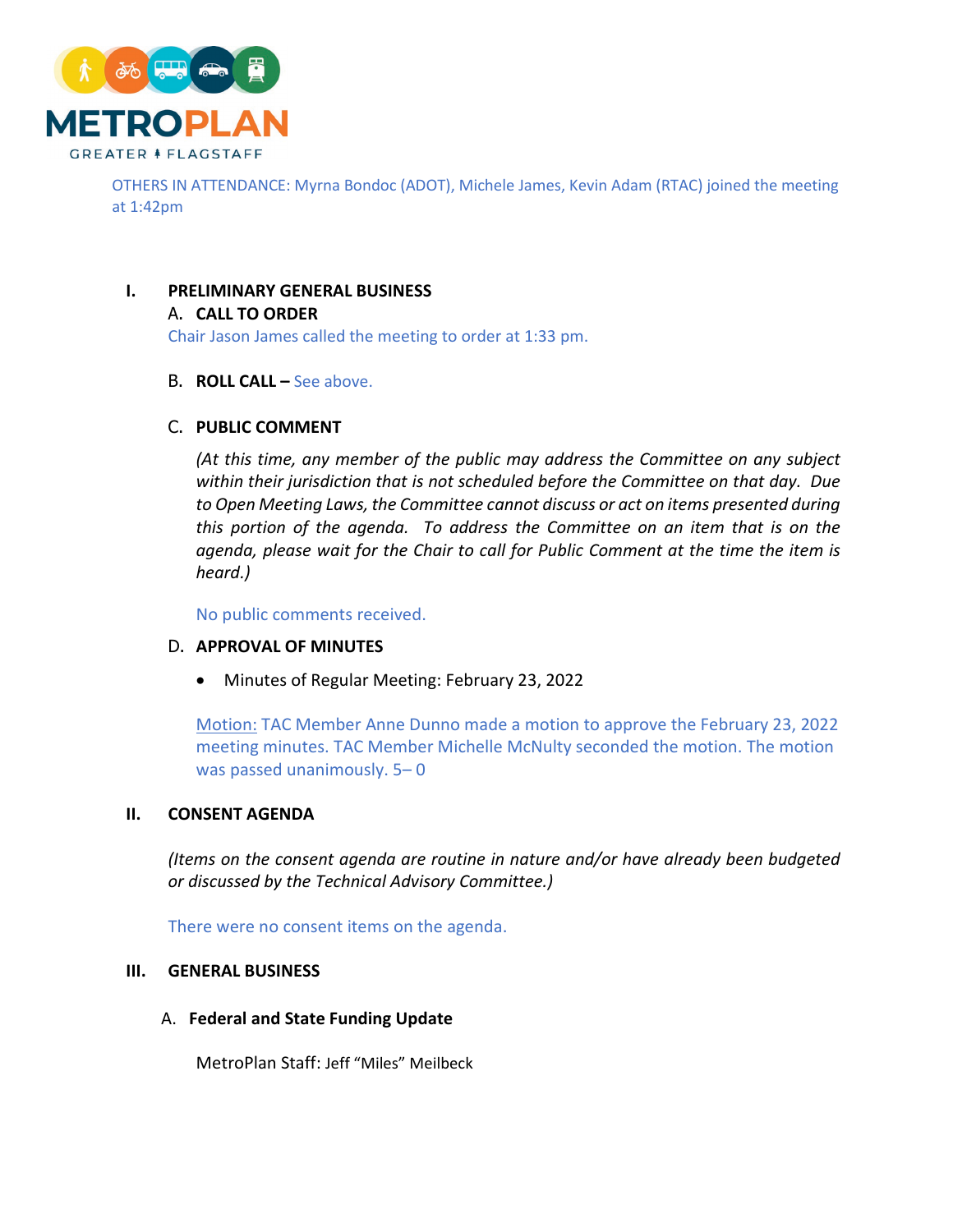

Recommendation: This item is for discussion only. No recommendation is being made.

Jeff "Miles" Meilbeck provided a federal and state funding update. No action was taken.

## B. **Stride Forward: 2045 Onward Scenario Projection and Updates**

MetroPlan Staff: David Wessel

Recommendation: This item is for information purposes only. No staff recommendation is being made.

David Wessel provided an update on the Stride Forward Regional Transportation Plan. No action was taken.

# C. **2022-2023 Strategic Workplan Review**

MetroPlan Staff: Jeff "Miles" Meilbeck

Recommendation: Staff recommends the TAC review and endorse a Strategic Workplan for July 1, 2022 through December 31, 2023.

Jeff "Miles" Meilbeck presented a review of the Strategic Advance results.

The meeting was ended during discussion as there was no longer a quorum when Rick Barrett left the meeting.

#### D. **Downtown Mile Update**

MetroPlan Staff: Jeff "Miles" Meilbeck

Recommendation: This item is for information only. No recommendation is being made.

This item was taken out of order before item D. Rick Barrett provided an update on the Downtown Mile project.

#### E. **Draft Transportation Improvement Program (TIP) FY23-FY27**

MetroPlan Staff: David Wessel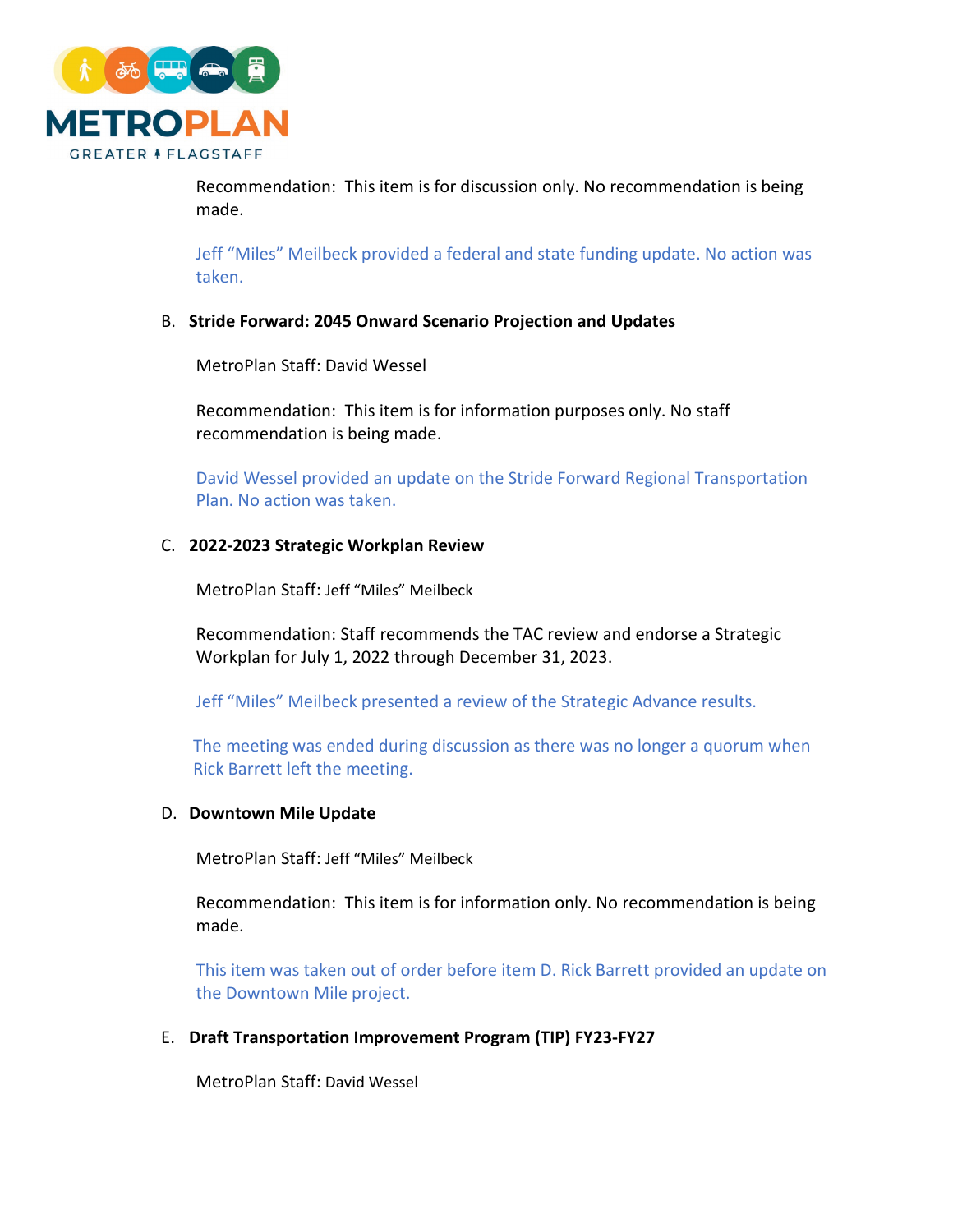

Recommendation: Staff recommends the draft FY2023-2027 TIP be released for public comment.

## F. **Review of draft Planning to Programming (P2P) Nominations**

MetroPlan Staff: David Wessel

Recommendation: This item is for discussion only.

# G. **Safe Streets and Roads for All (SS4A) Grant Program**

MetroPlan Staff: David Wessel

Recommendation: This item is for information only. No recommendation is being made.

## H. **Executive Board Agenda Review**

MetroPlan Staff: Jeff "Miles" Meilbeck

Recommendation: None. This item is for discussion only.

#### I. **Items from the Executive Director**

MetroPlan Staff: Jeff "Miles" Meilbeck, Executive Director

#### J. **Future Agenda Items**

MetroPlan Staff: Jeff "Miles" Meilbeck, Executive Director Recommendation: Discuss items for future MetroPlan agendas.

#### **IV. CLOSING BUSINESS**

#### A. **ITEMS FROM THE COMMITTEE**

*(Technical Advisory Committee members may make general announcements, raise items of concern or report on current topics of interest to the Committee. Items are not on the agenda, so discussion is limited and action not allowed.)*

#### B. **NEXT SCHEDULED TAC MEETING**

1. May 25, 2022 at 1:30 pm - Zoom